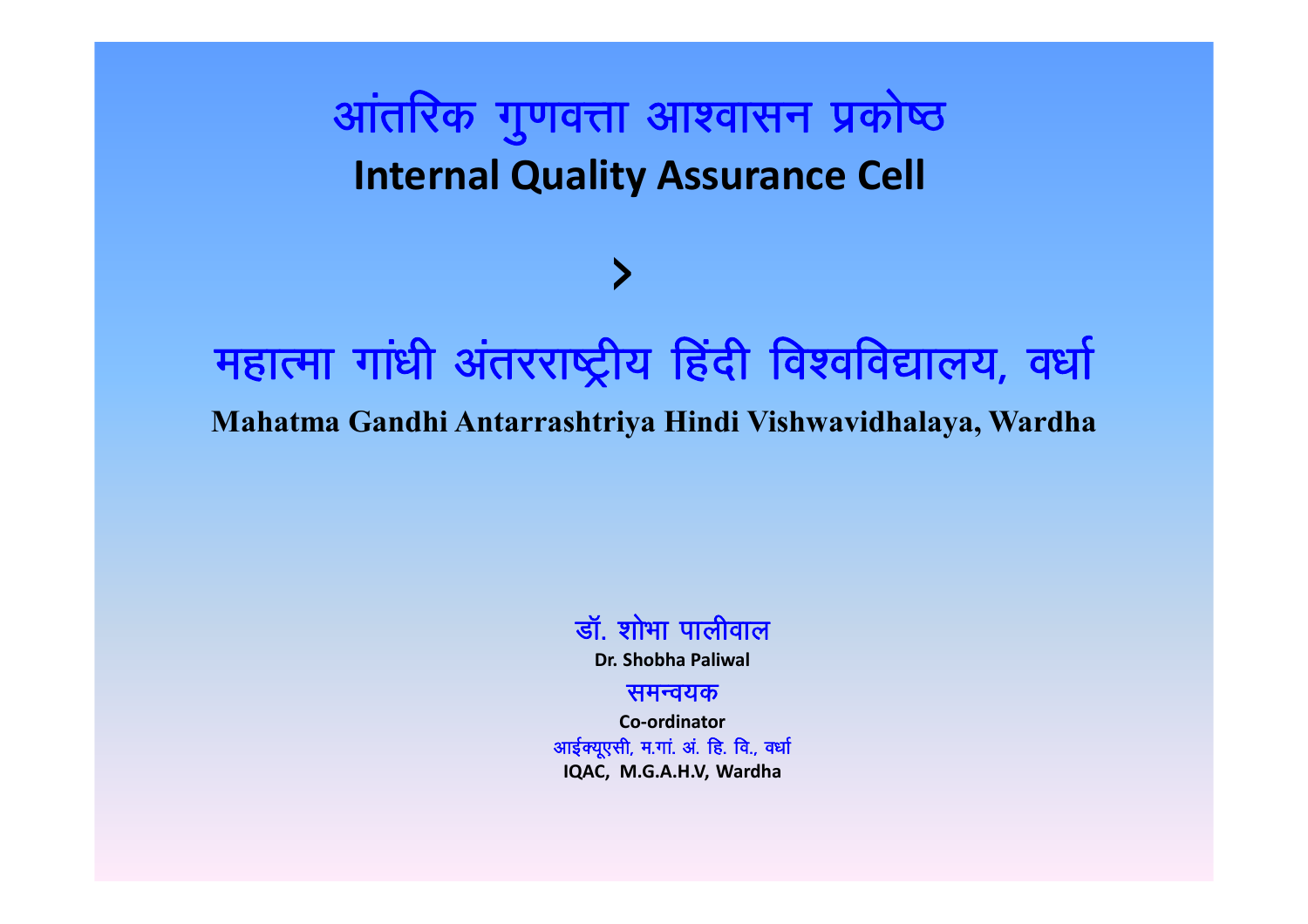# स्थापना Established

# 02 अप्रैल 2014 02 April 2014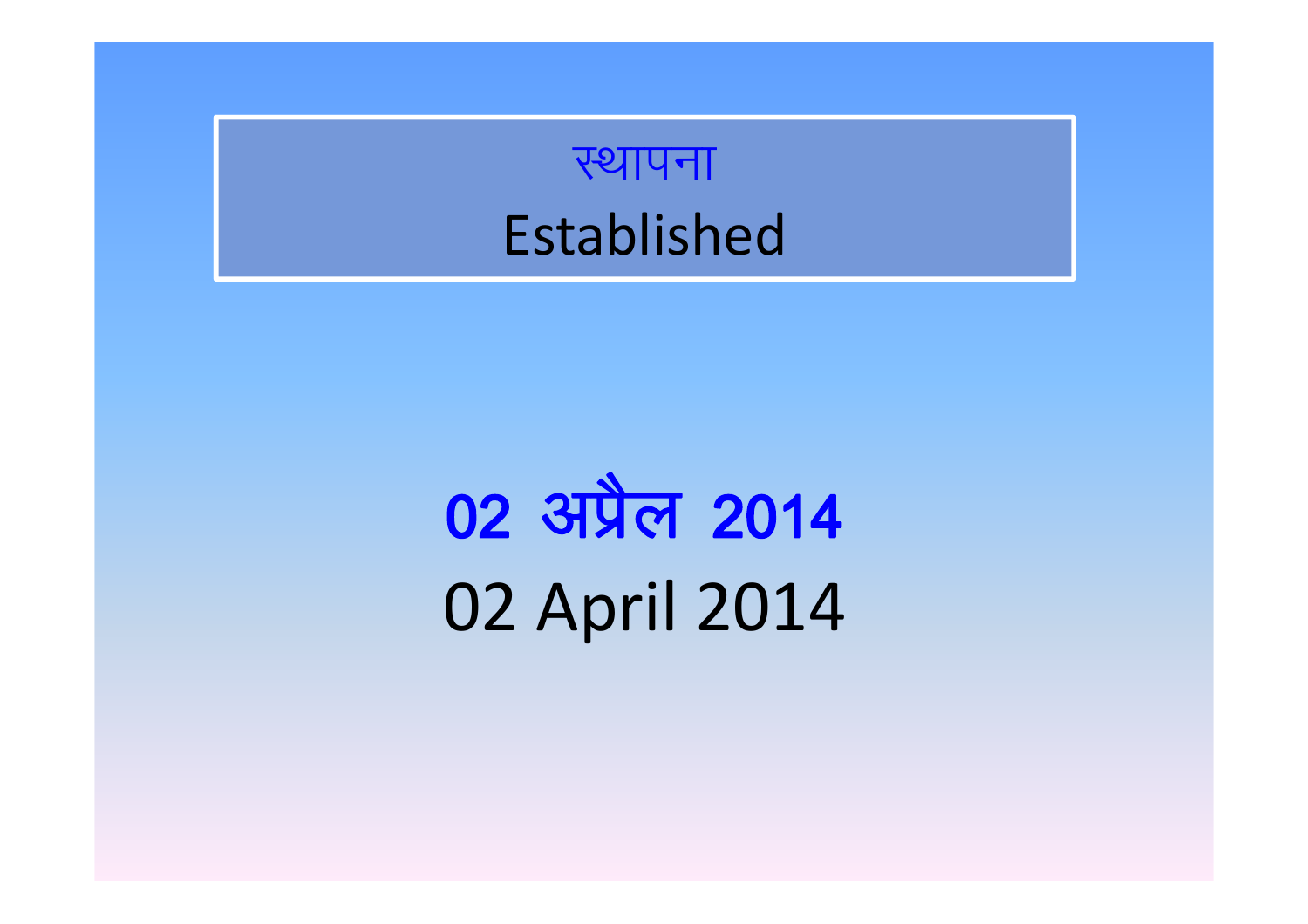# **आईक्यूएसी का स्वरूप** Composition of IQAC

1. प्रो. गिरीश्वर मिश्र, संस्थान कुलपति

- 1. Prof. Girishwar Misra, V ice Chancellor
- 2. प्रो. चित्तरंजन मिश्र ब्यातिकुलपति 2. Pro. Chittranian Mishra, Pro-Vice Chancellor

**3- i zk s- euk st d qekj] egkRek xk a/kh ¶;wth x q:th "kk afr v/;;u d asn z** 3. Prof. Manoj Kumar, Mahatma Gandhi Fuijee Guruji Centre of Peace Studies

**4- i zk s- ,y- dk:.;dkjk] Mk W- ckck lkg sc vEc sMdj nfyr ,o a tutkfr v/;;u d san z**

4. Prof. L. Karunyakara, Dr. B. A. Centre for Dalit and Tribal Studies

**5- i zk s- vfuy d qekj jk;] l apkj ,o a ehfM;k v/;;u d san z** 5. Prof. Anil Kumar Rai, Centre for Communication and Media Studies

**6- i zk s- l wjt i zlkn ikyhoky] fg anh ,o a r qyukRed lkfgR; foHkkx** 6. Prof. Suraj Prasad Paliwal, Deptt. of Hindi and Comparative Literature

**7- i zk s- l qj s"k "kek Z] ukV~;dyk ,o a fQYe v/;;u d san z** 7. Prof. Suresh Sharma, Dramatics and Film Studies Centre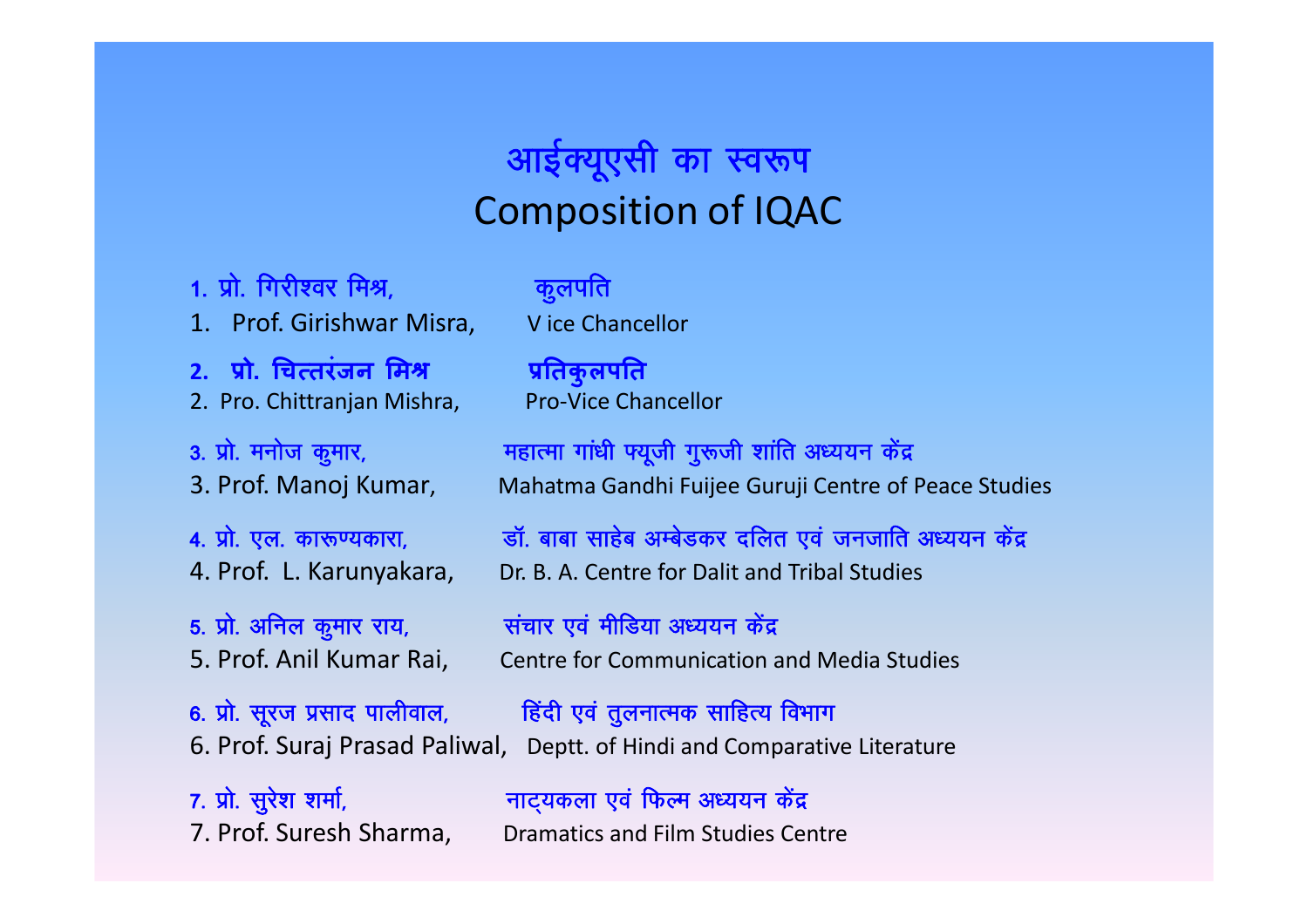**8 i zk s- n sojkt] vu qokn i zk S|k sfxdh foHkkx 9 i zk s- gu qeku i zlkn "k qDyk] Hkk'kk i zk S|k sfxdh foHkkx** 10 प्रो. अरबिंद कुमार झा बाल बाल बाल बिक्षा विभाग 10 Pro. Arvind Kumar Jha, Burnessen Deptt. Of Education **11. कु लसͬचव** 11 Registrar 12. डॉ. अन्नपूर्णा सी., सर्कट का सामान अनुवाद प्रौद्योगिकी विभाग 13. Shri Kadar Nawaz Khan, Joint Registrar, Academics 14. **Mk W- मैğेयी घोष पुèतकालयाÚय¢** 14 Dr. Maitreyi Ghosh Librarian

8. Prof. Devraj, **B. A. A. A. A. A. A. A. A. A. Deptt.** of Translation Technology 9. Prof. Hanuman Prasad Shukla, Beptt. of Language Technology

12. Dr. Annapurna C., Deptt. of Translation Technology 13 श्री कादर नवाज़ ख़ान, बाल के बाद के संयुक्त कुलसचिव, अकादमिक विभाग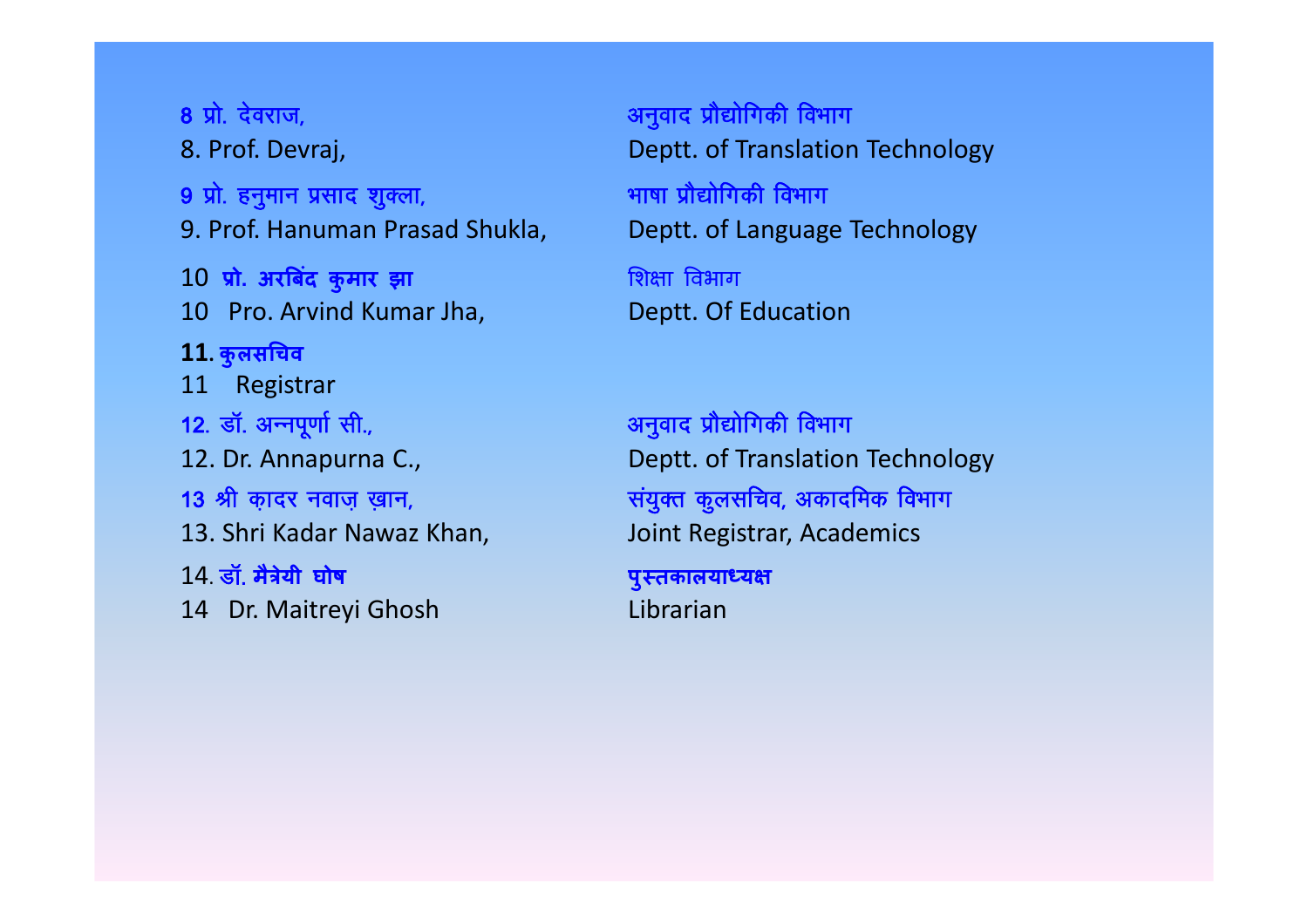Delhi 16. प्रो. प्रफुल्ल काले, <u>सांसिक निर्देशक, एमगिरी, वर्धा</u> 16. Prof. Praful Kale, Director, MGIRI, Wardha 17. डॉ. अशोक पावड़े, सारा कालेज, बर्धा 18 श्री भरत महोदय बाद से पूर्व विदयार्थी 19 श्री सुधीर जिंदे <u>बाद बार्श</u> विद्यार्थी 19 Shri Sudheer Jinde Student 20. डॉ. शोभा पालीवाल, समन्वयक, आईक्यूएसी, म. गां. अं. हि. वि., वर्धा

15 प्रो. आनंद प्रकाश, <u>सांस को मनोविज्ञान विभाग, दिल्ली विश्वविद्यालय</u> 15. Prof. Anand Prakash, Deptt. of Psychology, Delhi University,

17. Dr. Ashok Pawade, Principal, Law College, Wardha 18 Shri Bharat Mahoday Alumani(Gandhi Vichar parishad)

20. Dr. Shobha Paliwal, Convenor, IQAC, M.G.A.H.V., Wardha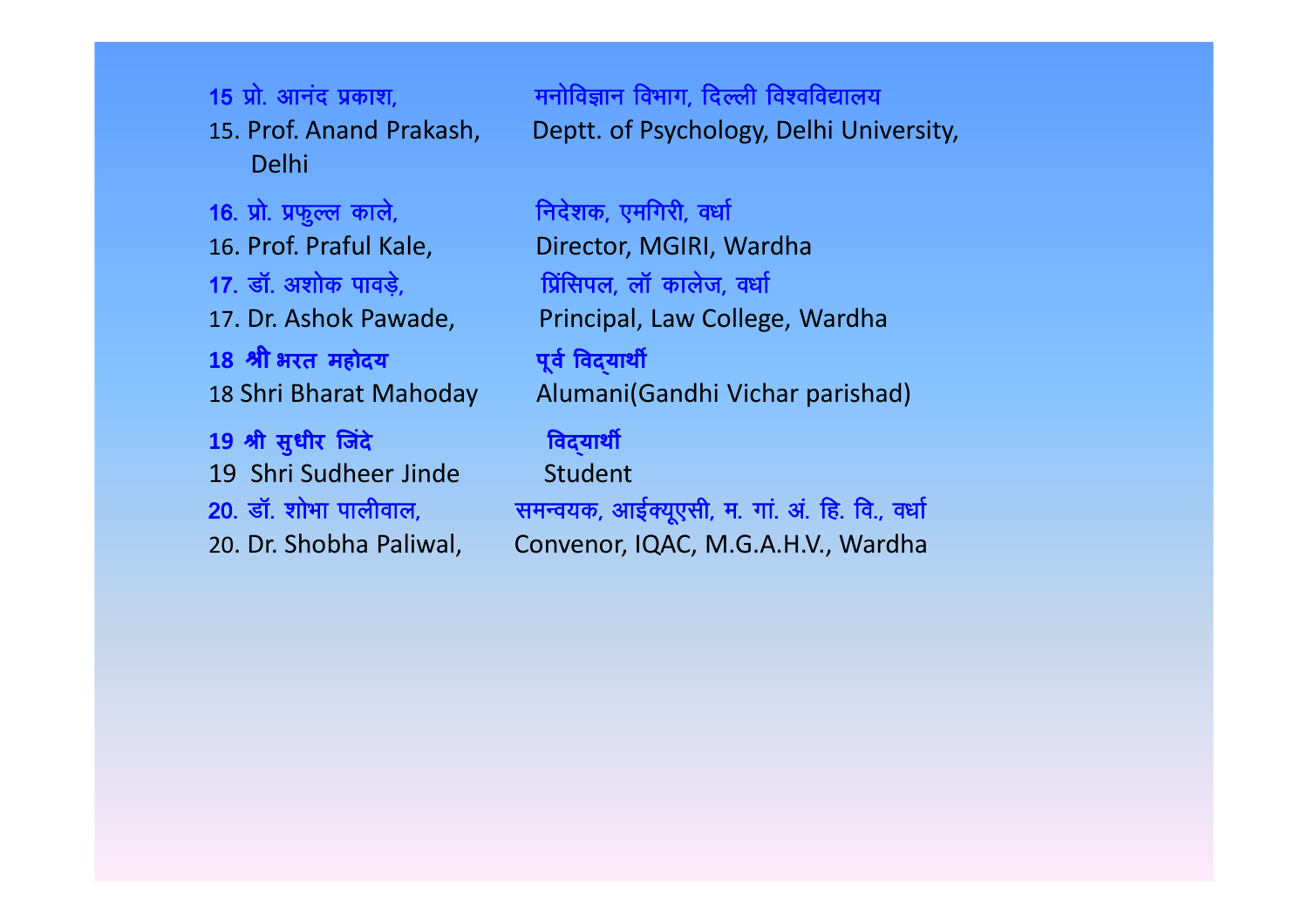उद्देश्य<br>Objectives

•विश्वविद्यालय की अकादमिक एवं प्रशासनिक कार्यप्रणाली में सुधार हेतु सजग, सतत एवं उत्प्रेरक पद्धति का विकास करना ।

• To develop a system for conscious, consistent and catalytic action to improve the academic and administrative performance of the institution.

•गुणवत्ता संस्कृति के आत्मसातीकरण और नवाचारों के संस्थानीकरण के द्वारा विश्वविद्यालय की कार्यप्रणाली में गुणवत्ता वृद्धि के उपायों को प्रोत्साहित करना। • To promote measures for institutional functioning towards quality enhancement through internalization of quality culture and institutionalization of best practices.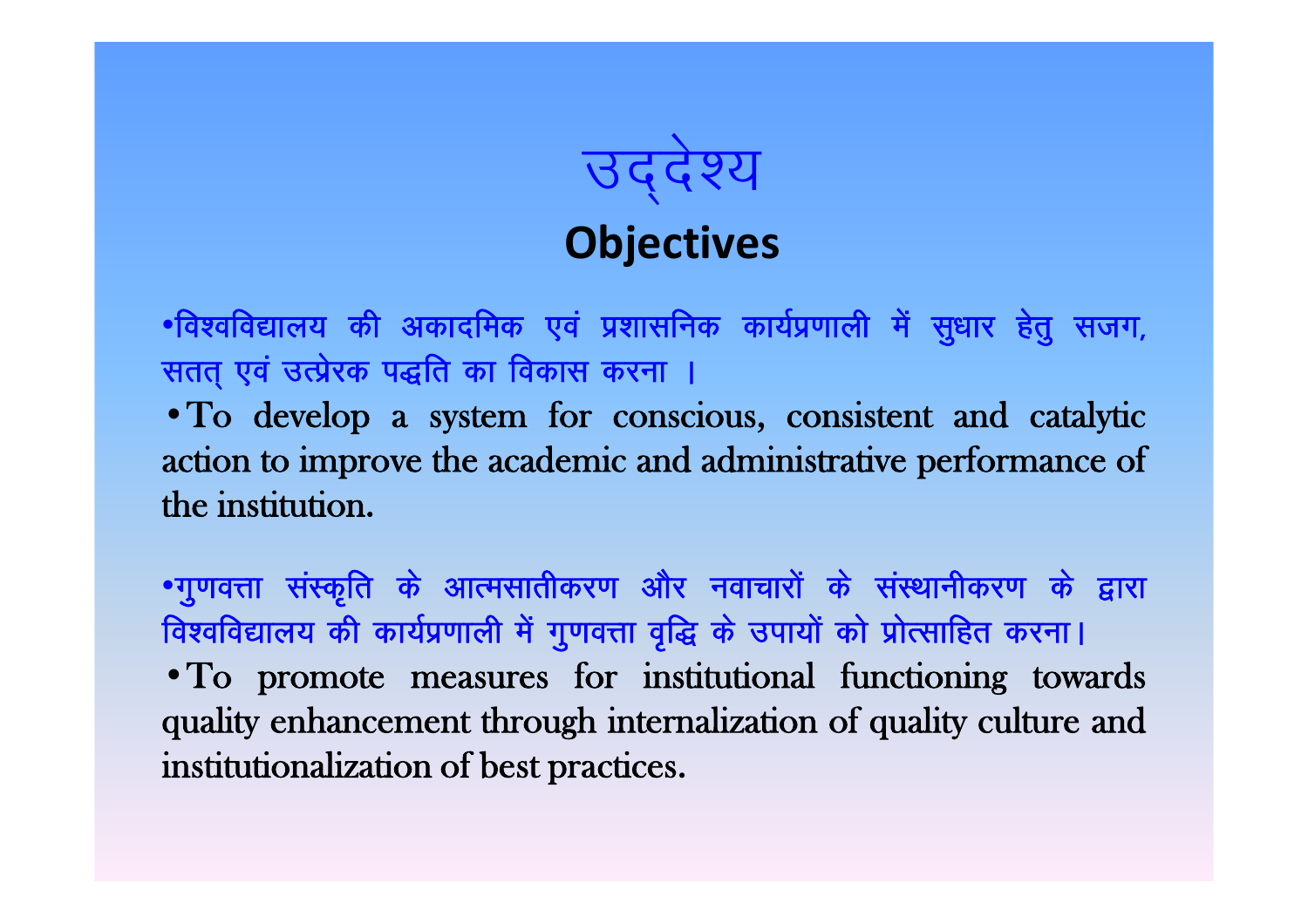

# **Meetings**

पहली बैठक– 18 जून 2014 **1 st – 18 June 2014** दूसरी बैठक– 12 जुलाई 2014 **2 nd – 12 July 2014 तीसरी बैठक– 29 अक्टूबर 2014 3 rd - 29 October 2014** चौथी बैठक-- 28 मार्च 2015 **4th- 28 March 2015**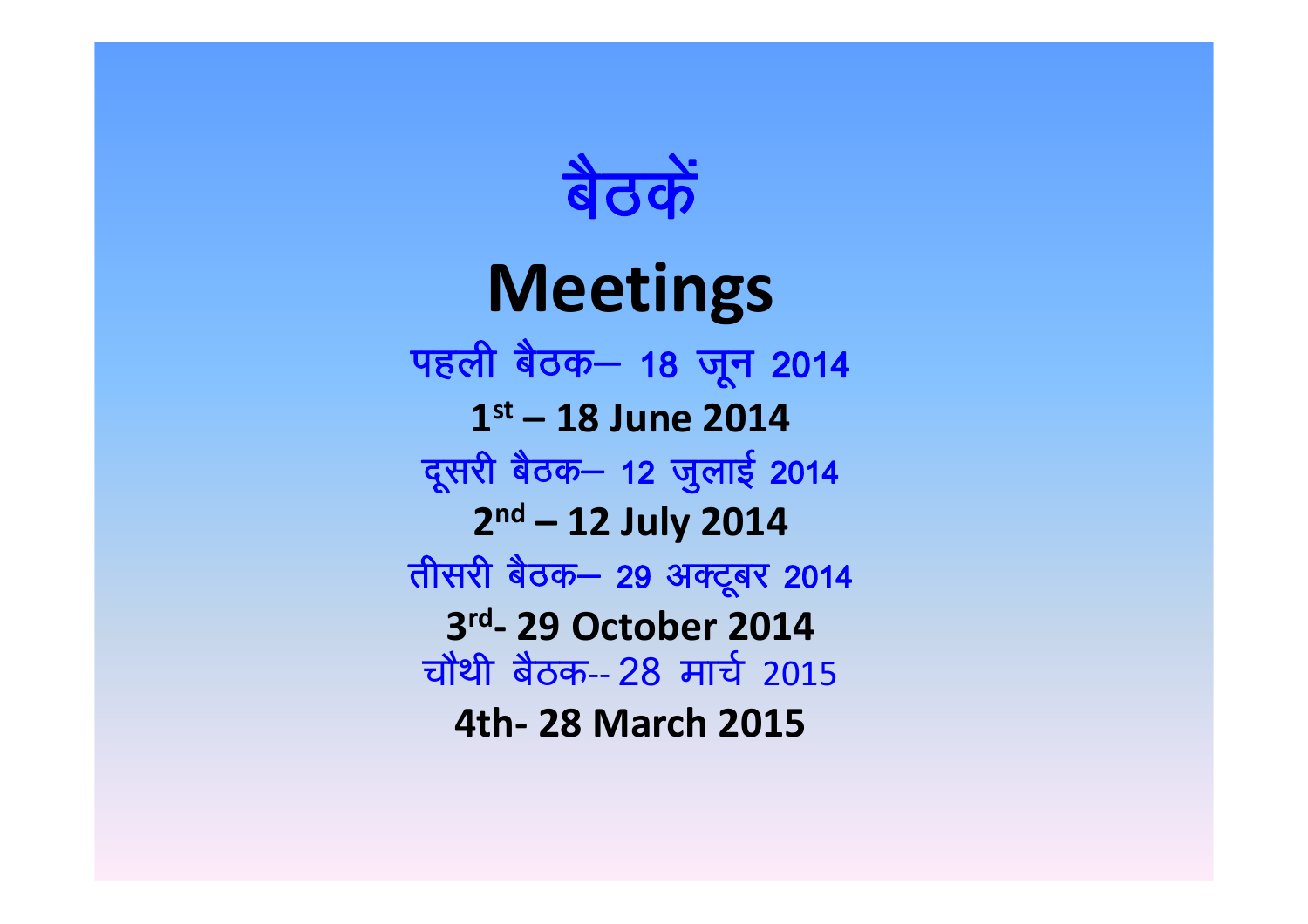### <u>त्याख्यान</u>

# **Lectures**

- 1. प्रो. गिरीश्वर मिश्र 18 जून 2014
- **1. Prof. Girishwar Misra- 18 June 2014.**
- **2- i zk s- vkuan i zdk"k & 29 vDV wcj t wu 2014**
- **2. Prof. Anand Prakash- 29 October 2014.**
- **3- Jh l ark s'k d qekj oek Z & 11 uo acj 2014**
- **3. Shri Santhosh Kumar Verma – 11 November 2014**
- **4- Jh fou; lDl suk & 11 uo acj 2014**
- **4. Shri Vinay Saxena - 11 November 2014**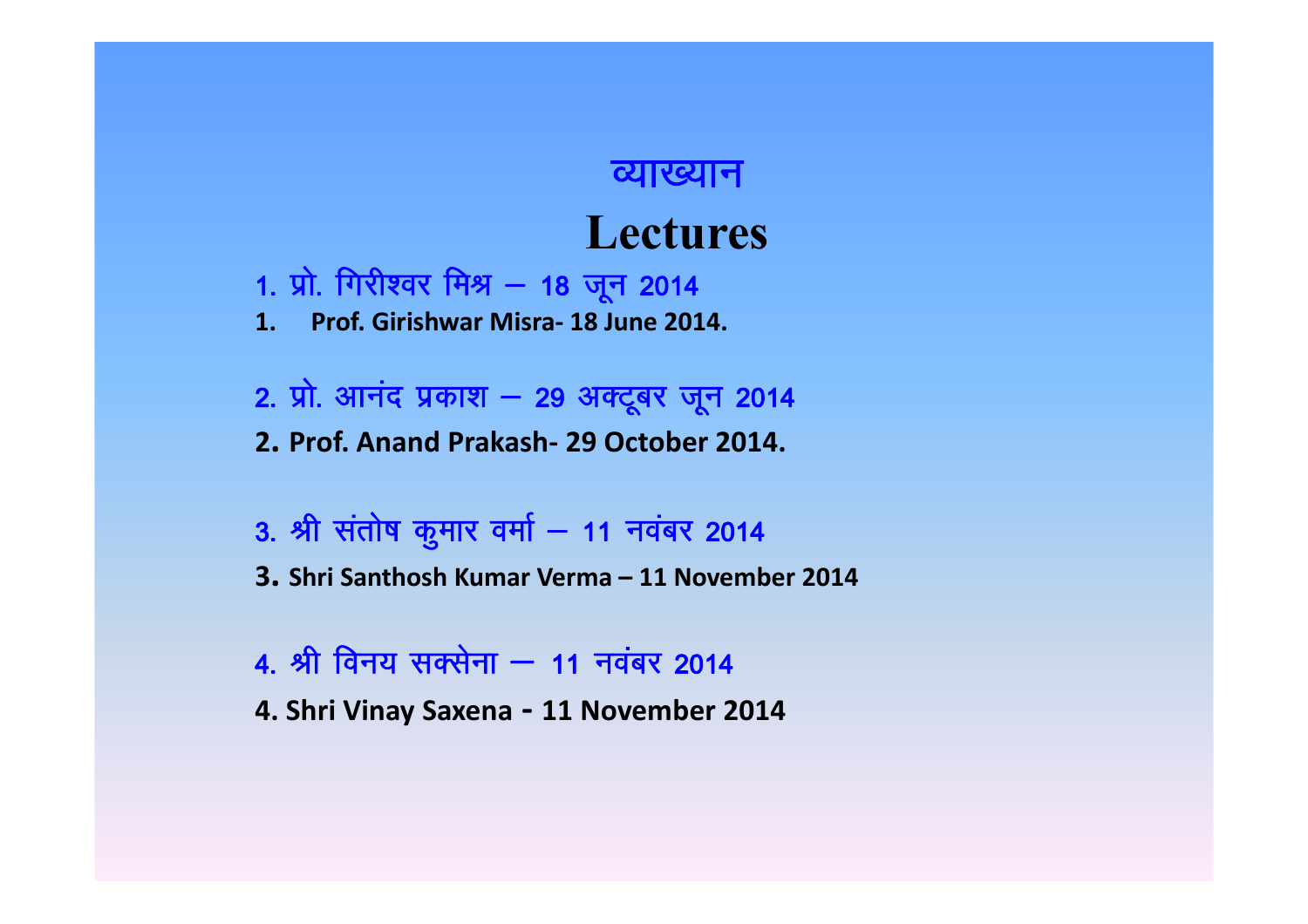# <u>त्याख्यान</u> **Lectures**

**5- i zk s- fot; /kk:M+dj & 14 tuojh 2015 5. Prof. Vijay Dharudkar - 14 January 2015**

**6- i zk s- ,l- ih- dku s &19 tuojh 2015 6. Prof. S. P. Kane - 19 January 2015**

**7- Mk W- oh.kk i zdk"ks&19 tuojh 2015 6. Dr. Veena Prakashe- 19 January 2015**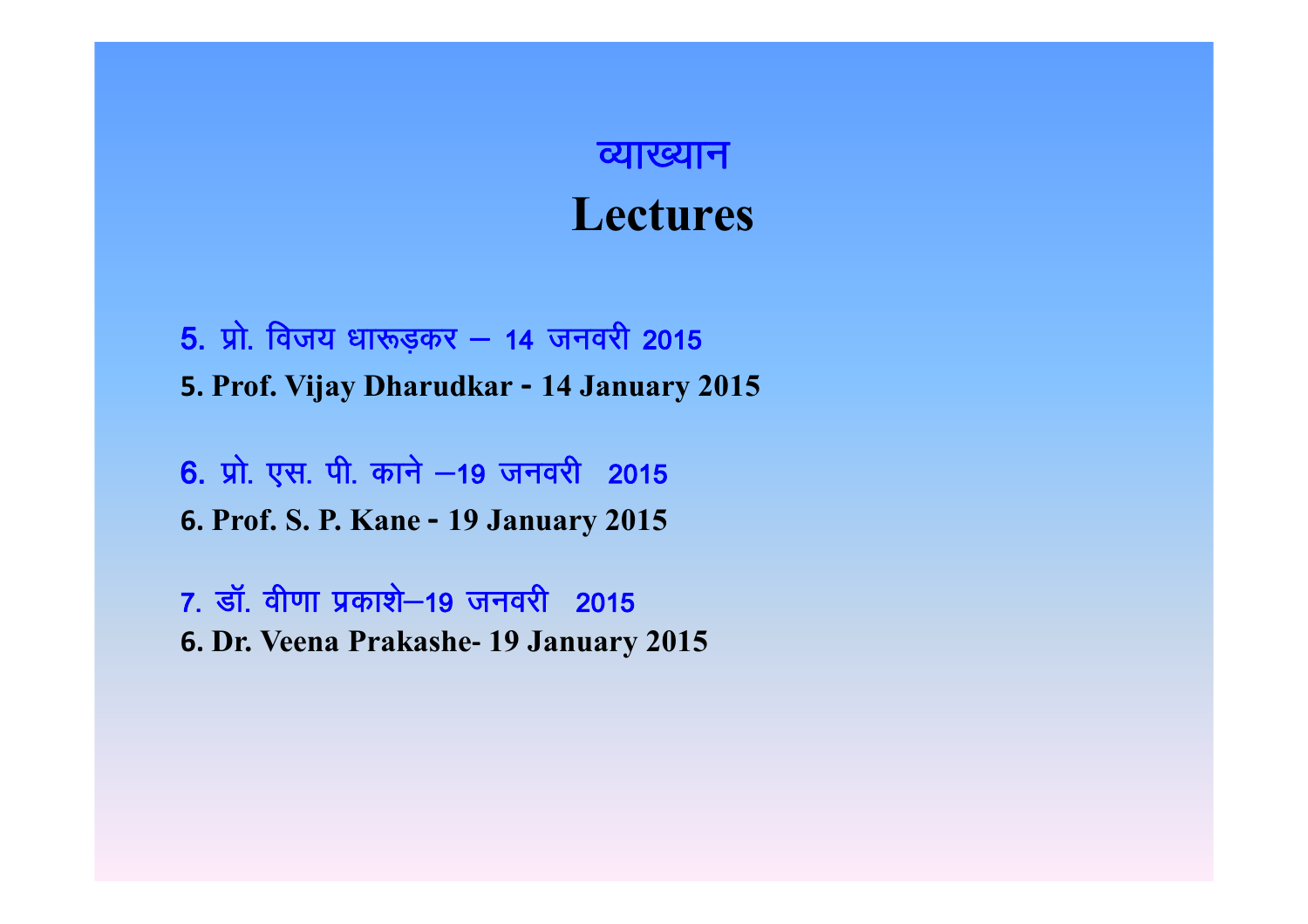## **संगोष्ठी**

# **Seminar**

**fo'k; &vkpk;Z egkohj i zlkn f}o snh vk Sj fg anh uotkxj.k d s loky Theme – Acharya Mahavir Prasad Dwivedi Aur Hindi Navjagran Ke Sawal**

<u> दिनांक – 28–29 अगस्त 2014</u> **Date – 28-29 August 2014**

**LFkku & egknsoh oek Z l `tuihB] jkex< + Venue – Mahadevi Verma Srijanpeeth, Ramgarh**

**vk;k std & egkRek xk a/kh v arjjk'Vªh; fg anh fo"ofo|ky;] o/kk Z ,o a egkn soh** वर्मा सृजनपीठ, कुमाऊँ विश्वविद्यालय, नैनीताल **Organizer – Mahatma Gandhi Antarrashtriya Hindi Vishwavidyalaya, Wardha and Mahadevi Verma Srijanpeeth, Kumaun University, Nainital**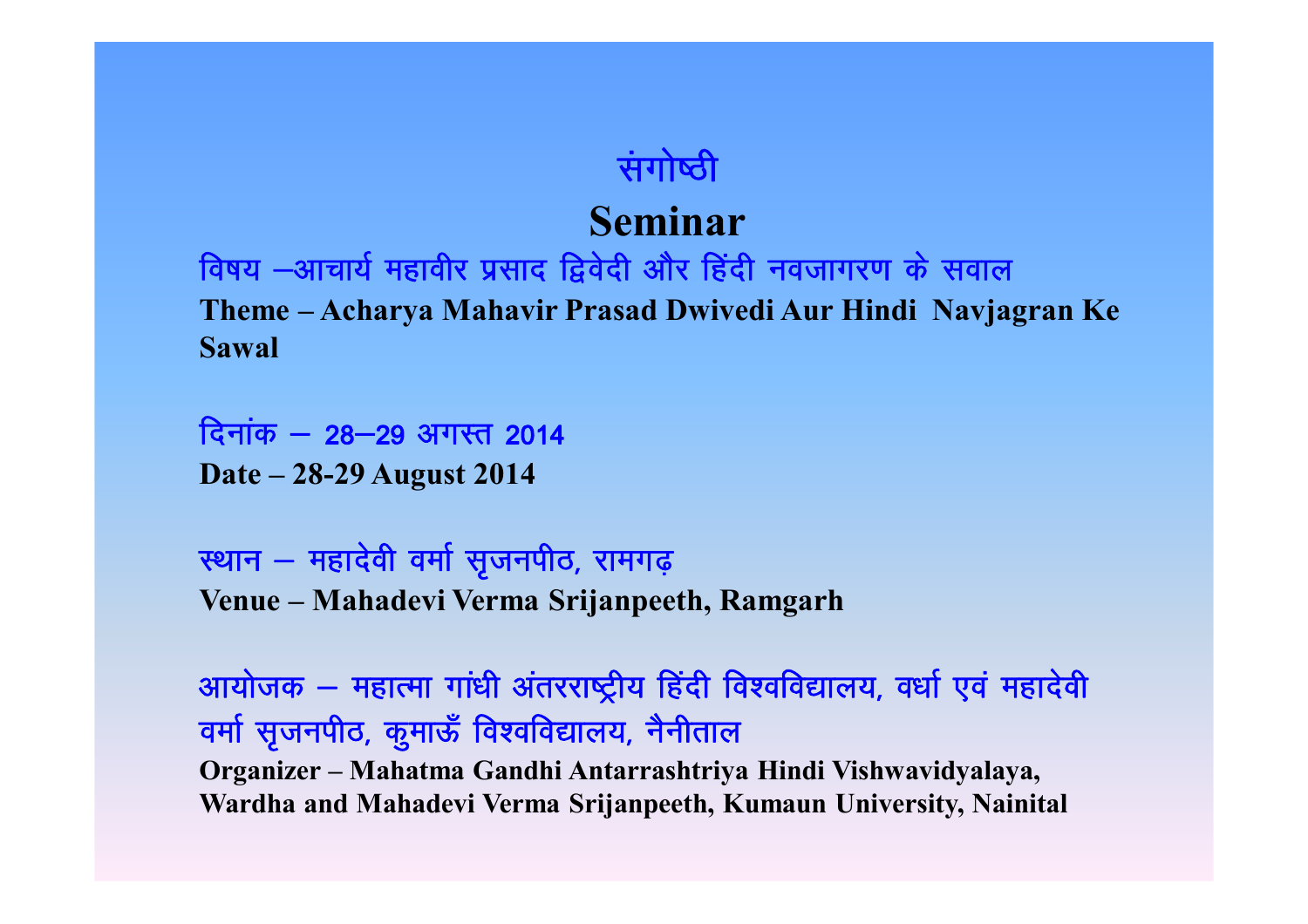

# **Achievements**

- 1. विश्वविद्यालय शोध परियोजना
- 1. University Research Project
- 2. गांधी शोधवृत्ति
- 2. Gandhi Fellowship
- 3. वर्धा संस्कार प्रकोष्ठ
- 3. Wardha Sanskar Prakosth
- 4. नवाचार क्लब
- **4. Innovation Club**
- 5. सामुदायिक महाविद्यालय
- **5. Community College**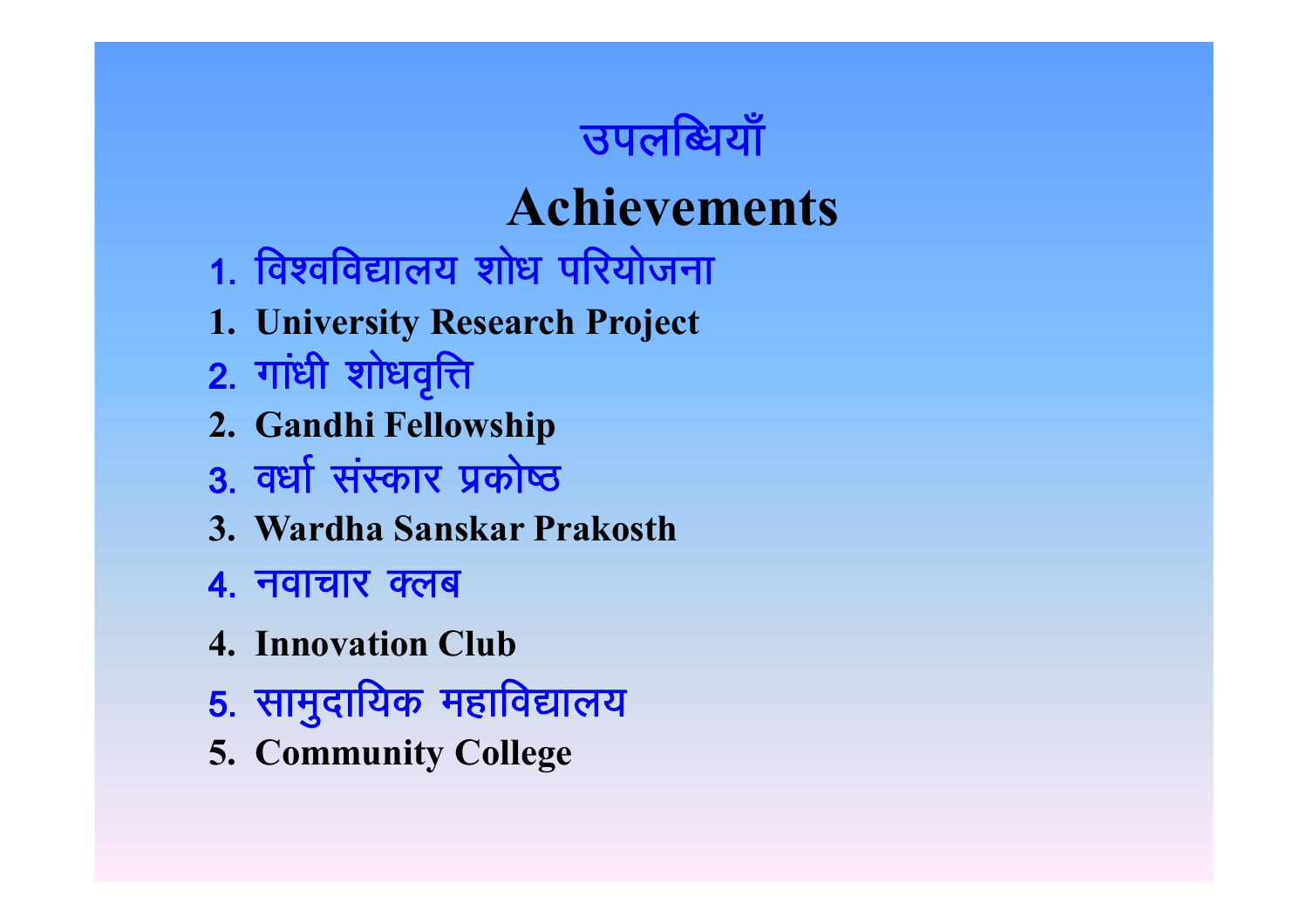

# **Achievements**

- 6. युवा विकास केंद्र
- **6. Youth Development Centre**
- 7. स्टूडेंट फीडबैक का क्रियान्वयन
- 7. Implementation of Student Feedback
- 8. ई–पत्रिका 'निमित्त' का प्रकाशन
- 8. Publication of e-magazine Nimitt
- 9. महान विचारकों पर व्याख्यानमाला
- 9. Lecture Series on Great Thinkers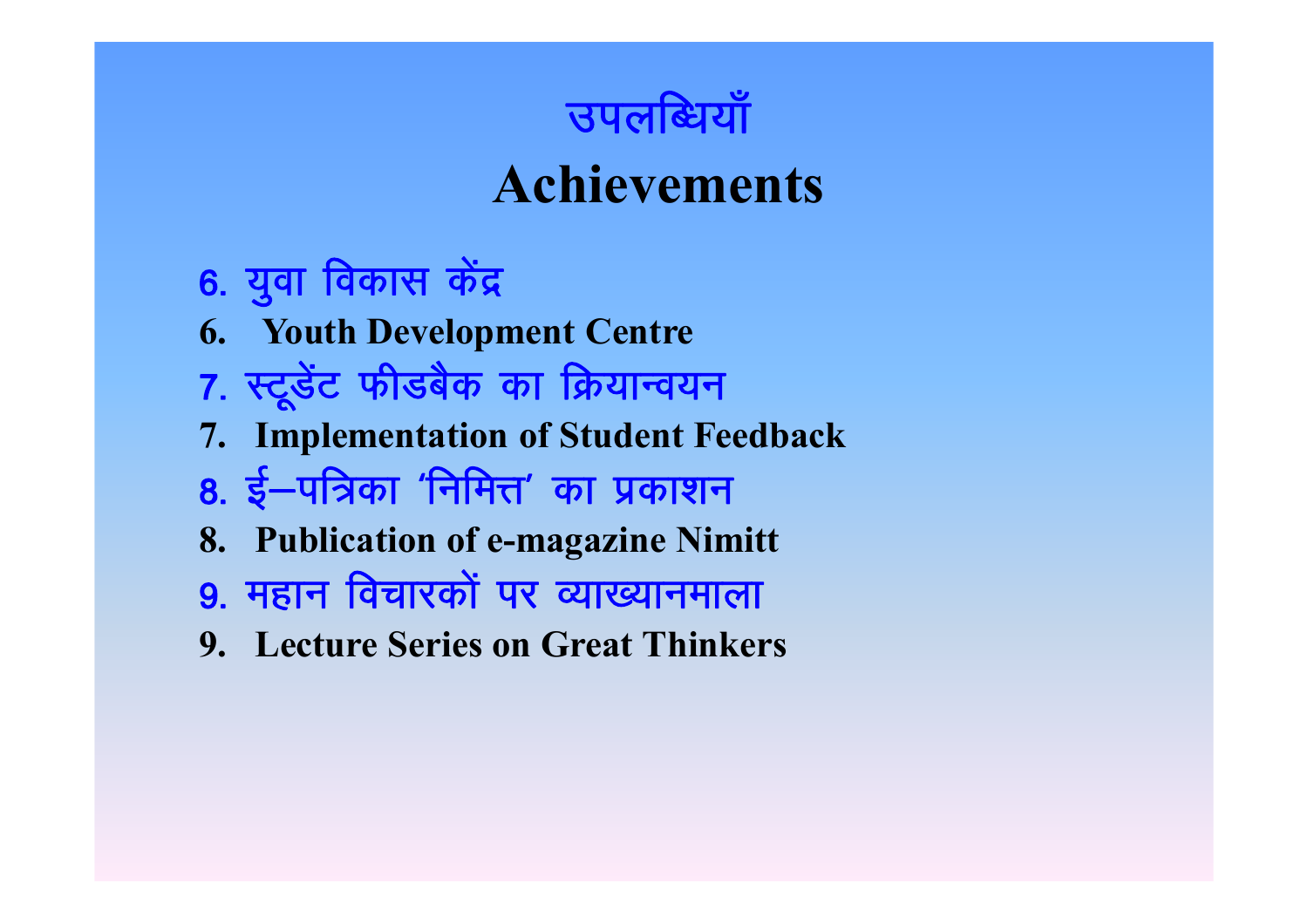

- 1. समेकित पाठ्यक्रम
- **1. Integrated Course**
- **2. ई–सामग्री का विकास**

# **2. Development of e-material**

- 3. केंद्रीय विश्वविद्यालय कासरगोड (केरल) तथा तमिलनाडु केंद्रीय **fdश्वविद्यालय (तिरूवरूर) से समझौता**
- **3. MoU with Central University, Kasargod (Kerala and Tamilnadu Central University (Thrivarur)**
- **4- "k S{kf.kd ,o a x Sj&"kS{kf.kd dfe Z;ksa d s i zf"k{k.k g sr q <u>कार्यशालाओं / संगोष्ठियों का आयोजन</u>**
- **4. Training Workshops/Seminars for Teaching and Non-Teaching Staff**